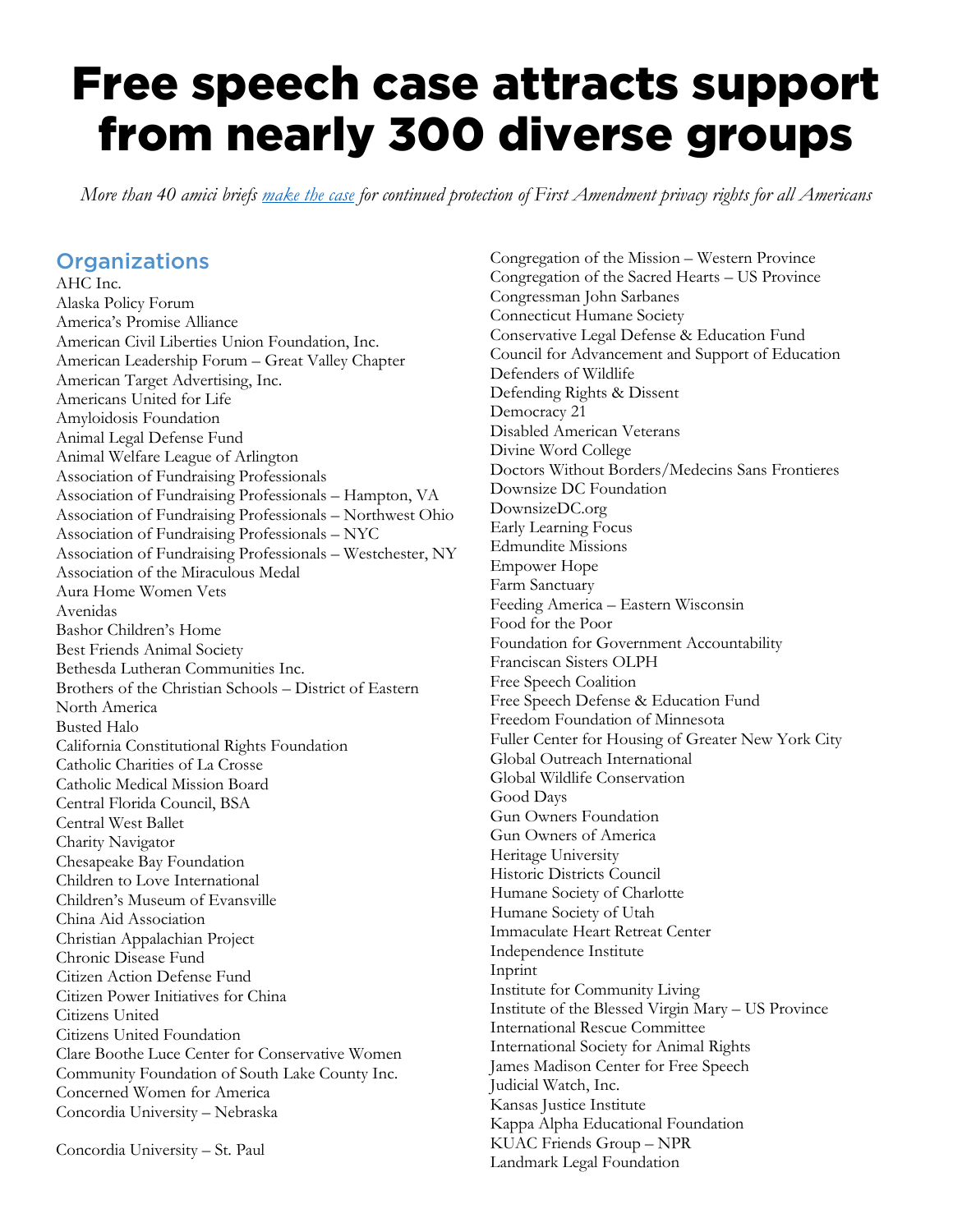Leadership Institute Legionaries of Christ Libertas Institute Loaves & Fishes, Inc. Lowville Food Pantry, Inc. Marketing EDGE Mercy For Animals Messianic Vision, Inc. Miracle Flights Missionary Sisters of the Most Sacred Heart of Jesus Montgomery County Family YMCA NARAL Pro-Choice North Carolina National Association for Gun Rights National Cancer Assistance Foundation National Foundation for Gun Rights National Right to Work Committee National Right to Work Legal Defense Foundation National Tuberous Sclerosis Association, Inc. National Wildlife Federation Nonprofit Connect Nonprofit Financial Sustainability Foundation Nonprofit Leadership Alliance One Nation Under God Foundation Operation Food Search Oregon Business & Industry Ourganda Pacific Crest Trail Association Pacific Legal Foundation Pacific Research Institute Palmetto Promise Institute Paralyzed Veterans of America Pathfinder International PBS Reno PEN American Center, Inc. People for the Ethical Treatment of Animals PETA Foundation Philanthropy Roundtable Pi Kappa Alpha Foundation Pioneers – USA Potomac Conservancy Proposition 8 Legal Defense Fund Protect the 1st Public Advocate Restoring Liberty Action Committee Rising Ground, Inc. Salesian Missions Sigma Nu Educational Foundation Society of the Divine Word – Chicago Province Society of the Little Flower Southeastern Legal Foundation Southern Poverty Law Center Southfield School Southwest Chicago Christian School Association St. Benedict's Prep St. Labre Indian School Students for Life of America Support Our Aging Religious Switch 4 Good

Syria Shriners The Allied Educational Foundation The American Center for Law and Justice The American Civil Liberties Union, Inc. The American Legislative Exchange Council The ANA Nonprofit Federation The Animal Defense Partnership The Association of National Advertisers The Atlantic Legal Foundation The Becket Fund for Religious Liberty The Buckeye Institute The Cato Institute The Center for Constitutional Jurisprudence, Claremont Institute The Center for Equal Opportunity The Chamber of Commerce of the United States of America The Commonwealth Foundation The Congressional Prayer Caucus Foundation The Council on American-Islamic Relations The DKT Liberty Project The Electronic Frontier Foundation The Empire Center for Public Policy, Inc. The Family Foundation The Firearms Policy Coalition The First Amendment Lawyers Association The Forging Industry Association The Foundation for Individual Rights in Education The Foundation for Michigan Freedom The Freedom Foundation The Freedom to Read Foundation The Georgia Center for Opportunity The Goldwater Institute The Good Food Institute, Inc. The Hamilton Lincoln Law Institute The Haven of Transylvania County The Hispanic Leadership Fund The Human Rights Campaign The Illinois Family Institute The Illinois Policy Institute The Independent Women's Law Center The Individual Rights Foundation The Institute for Free Speech The Institute for Justice The International Conference of Evangelical Chaplain Endorsers The James Madison Institute The John K. MacIver Institute for Public Policy The John Locke Foundation The Josiah Bartlett Center for Public Policy The Kansas Chamber of Commerce The Kirkwood Institute, Inc. The Knight First Amendment Institute at Columbia University The Legacy Foundation The Liberty Justice Center The Mackinac Center for Public Policy The Maine Policy Institute The Marist Brothers